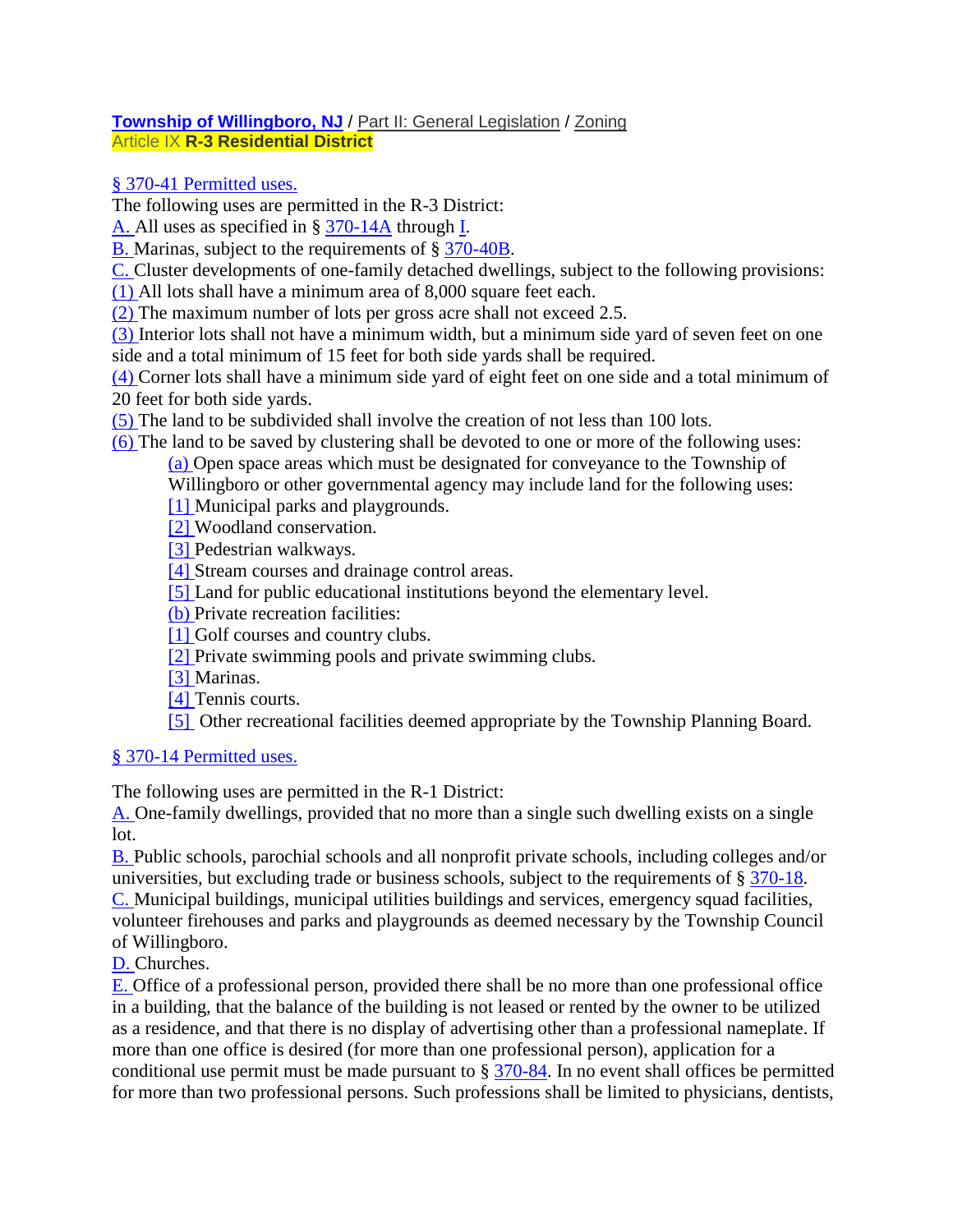chiropractors, chiropodists, optometrists, attorneys, ministers, accountants, psychologists, architects, engineers, musical instructors, marriage counselors and speech pathologists. [F.](https://www.ecode360.com/15569179#15569179) Temporary buildings for uses incidental to construction work, provided such buildings are well maintained and removed upon completion or abandonment of the construction work. [G.](https://www.ecode360.com/15569180#15569180) The growing of field or orchard crops.

[H.](https://www.ecode360.com/15569181#15569181) Golf courses.

[I.](https://www.ecode360.com/15569182#15569182) Model home exhibits and accessory sales offices in conformance with all zone requirements.

§ [370-42 Permitted accessory uses.](https://www.ecode360.com/15569446?searchId=3038641478724341&highlight=r%203%20residential,r%203%20residential%20zoning%20description#15569446) 

The following accessory uses are permitted in the R-3 District:

[A.](https://www.ecode360.com/26937426#26937426) All uses permitted in § [370-15A](https://www.ecode360.com/15569195#15569195) through [G.](https://www.ecode360.com/15569201#15569201)

Other recreational facilities deemed appropriate by the Township Planning Board.

### § [370-15 Permitted accessory uses.](https://www.ecode360.com/15569195#15569194)

The following accessory uses are permitted in the R-1 District:

[A.](https://www.ecode360.com/15569195#15569195) Private attached garages not in excess of 500 square feet of building area.

[B.](https://www.ecode360.com/15569196#15569196) Noncommercial workshops as part of the principal building or private garage.

[C.](https://www.ecode360.com/15569197#15569197) Signs, subject to the provisions of Chapter [297,](https://www.ecode360.com/15603138#15603138) Signs, of the Code of the Township of Willingboro.

[D.](https://www.ecode360.com/15569198#15569198) Fences, subject to the provisions of Chapter [155,](https://www.ecode360.com/15603308#15603308) Fences, of the Code of the Township of Willingboro.

[E.](https://www.ecode360.com/15569199#15569199) Other normal residential secondary uses, such as outdoor barbecues, fireplaces, private swimming pools, and wading and portable pools as defined and regulated by Chapter [333,](https://www.ecode360.com/15568311#15568311) Swimming Pools.

[F.](https://www.ecode360.com/15569200#15569200) Off-street parking facilities, subject to the provisions of §§ [370-75](https://www.ecode360.com/15569666#15569666) and [370-76.](https://www.ecode360.com/15569723#15569723)

[G.](https://www.ecode360.com/15569201#15569201) Other accessory uses and buildings which are incidental to the principal use of the building, subject to size, area and yard requirements.

§ [370-43 Area and bulk requirements.](https://www.ecode360.com/15569446?searchId=3038641478724341&highlight=r%203%20residential,r%203%20residential%20zoning%20description#15569447) 

As specified in the schedule, § [370-7](https://www.ecode360.com/15569086#15569086) of this chapter.

## § [370-7 Schedule of Area, Yard and Height Requirements.](https://www.ecode360.com/15569086#15569086)

The Schedule of Area, Yard and Height Requirements enclosed herein is made a part of this chapter. The regulations included in the schedule are hereby established as minimum regulations of this chapter; municipal facilities deemed necessary and appropriate by the governing body of the Township of Willingboro, Willingboro Board of Education, and the Willingboro Utilities Authority are hereby exempted from such area and bulk requirements. (See schedule of requirements attached at the end of the chapter.)

#### § [370-44 Conditional uses.](https://www.ecode360.com/15569446?searchId=3038641478724341&highlight=r%203%20residential,r%203%20residential%20zoning%20description#15569448)

The following uses are permitted as conditional uses, subject to the provisions of §§ [370-78](https://www.ecode360.com/15569730#15569730) through [370-88:](https://www.ecode360.com/15569835#15569835)

[A.](https://www.ecode360.com/15569449#15569449) All uses permitted in § [370-17.](https://www.ecode360.com/15569203#15569203)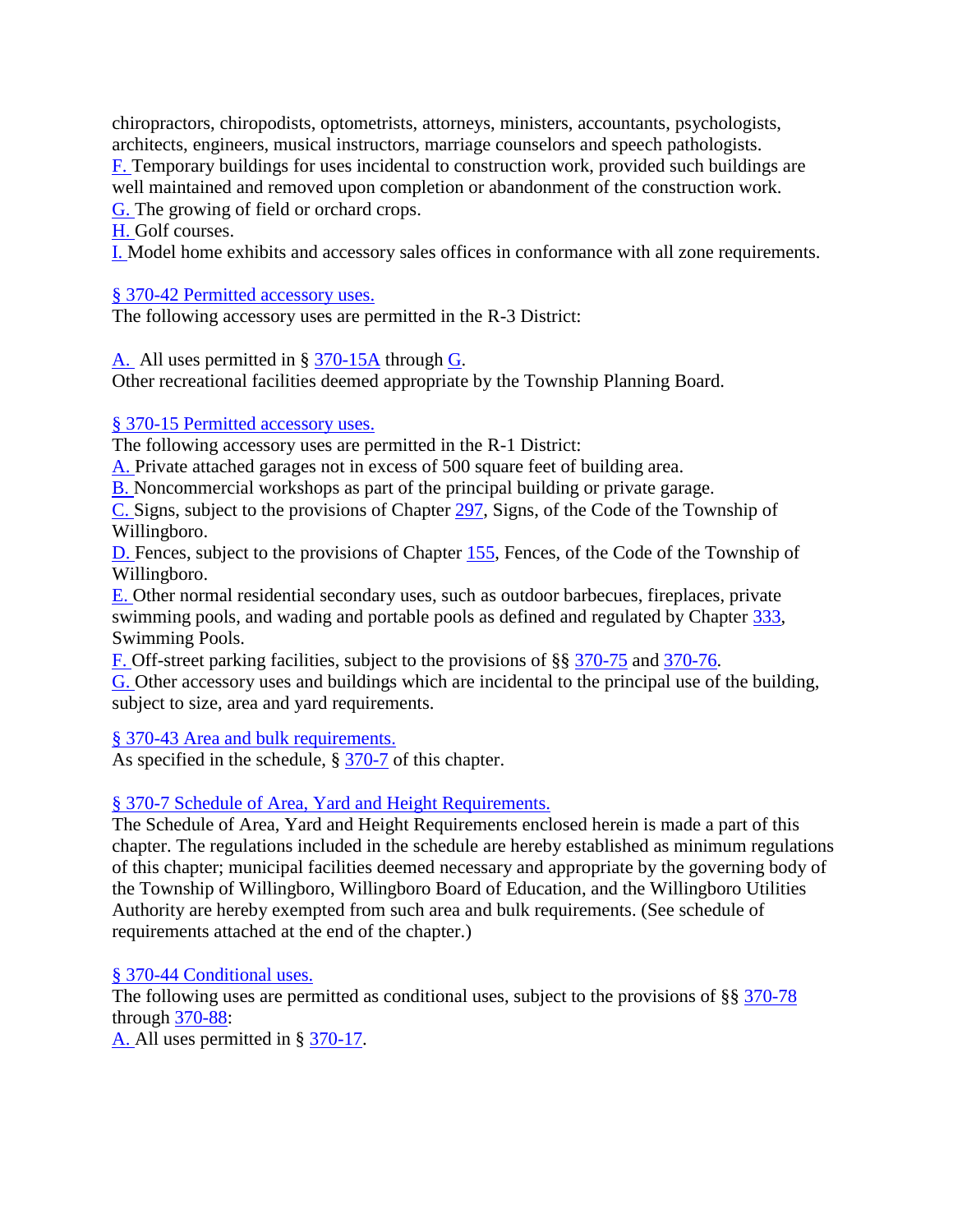### § [370-17 Conditional uses.](https://www.ecode360.com/15569203#15569203)

The following uses are permitted as conditional uses, subject to the provisions of §§ [370-78](https://www.ecode360.com/15569730#15569730) through [370-88:](https://www.ecode360.com/15569835#15569835)

[A.](https://www.ecode360.com/15569204#15569204) Public utilities.

[B.](https://www.ecode360.com/15569205#15569205) Hospitals, philanthropic or eleemosynary uses.

[C.](https://www.ecode360.com/15569206#15569206) Quasi-public buildings, fraternal organizations and recreation areas.

#### § [370-78 Uses requiring conditional use permits.](https://www.ecode360.com/15569730#15569730)

[Amended 8-4-1992 by Ord. No. 1992-10; 10-4-1994 by Ord. No. 1994-8; 10-15-1996 by Ord. No. 1996-9; 12-26-1996 by Ord. No. 1996-10; 8-25-1998 by Ord. No. 1998-7] The uses in §§ [370-79](https://www.ecode360.com/15569731#15569731) through [370-88](https://www.ecode360.com/15569835#15569835) may be permitted, provided a conditional use permit is obtained from the Planning Board under the terms and specifications herein. Whereas the necessity for certain specific uses is recognized and at the same time appreciating the fact that they or any one of them may be or become inimical to the public health, safety, and general welfare of the community if located without due consideration to the existing conditions and surroundings, the standards and proceedings in §§ [370-79](https://www.ecode360.com/15569731#15569731) through [370-88](https://www.ecode360.com/15569835#15569835) are hereby established, which are intended to provide the Planning Board with a guide for the purpose of reviewing certain uses not otherwise permitted in this chapter. The Planning Board shall review and administer applications for the uses in §§ [370-79](https://www.ecode360.com/15569731#15569731) through [370-88](https://www.ecode360.com/15569835#15569835) according to procedures spelled out under § [370-108B](https://www.ecode360.com/15569964#15569964) of this chapter, provided that no taxes or assessments for local improvements are due or delinquent on the property for which the application is made.

### § [370-79 Privately owned public utilities.](https://www.ecode360.com/15569730#15569731)

Public utility uses regulated by the Board of Public Utilities may be permitted in a B-1 or an I-1 District, or public utility uses, but not including service or storage yards, may be permitted in any district, provided that:

[A.](https://www.ecode360.com/15569732#15569732) With the application to the Planning Board, the applicant shall submit:

[\(1\)](https://www.ecode360.com/15569733#15569733) Detailed site and drainage plans, drawn to scale, and accurate boundaries of the tract, as required in § [370-12](https://www.ecode360.com/15569112#15569112) of this chapter.

[\(2\)](https://www.ecode360.com/15569734#15569734) All applicable dimensions set forth in the schedule, § [370-7](https://www.ecode360.com/15569086#15569086) of this chapter.

[\(3\)](https://www.ecode360.com/15569735#15569735) All streets and easements.

[\(4\)](https://www.ecode360.com/15569736#15569736) The locations of all proposed and existing structures and buildings within the tract and within 100 feet of the tract.

[\(5\)](https://www.ecode360.com/15569737#15569737) The proposed use of all buildings and structures.

[\(6\)](https://www.ecode360.com/15569738#15569738) Landscaped areas, existing and proposed.

[\(7\)](https://www.ecode360.com/15569739#15569739) Drainage.

[\(8\)](https://www.ecode360.com/15569740#15569740) Waste disposal system.

[\(9\)](https://www.ecode360.com/15569741#15569741) Parking and vehicular circulation; the relationship of the proposed use to highways, streets and adjacent properties.

[B.](https://www.ecode360.com/15569742#15569742) No such conditional use shall be permitted unless the Planning Board shall determine that: [\(1\)](https://www.ecode360.com/15569743#15569743) The design of any building in connection with such facilities conforms to the general character of the area and will not adversely affect the safe, comfortable enjoyment of property rights of the zone in which it is located.

[\(2\)](https://www.ecode360.com/15569744#15569744) Adequate and attractive fences and other safety devices will be provided.

[\(3\)](https://www.ecode360.com/15569745#15569745) Sufficient landscaping, including shrubs, trees and lawn, is provided and will be periodically maintained.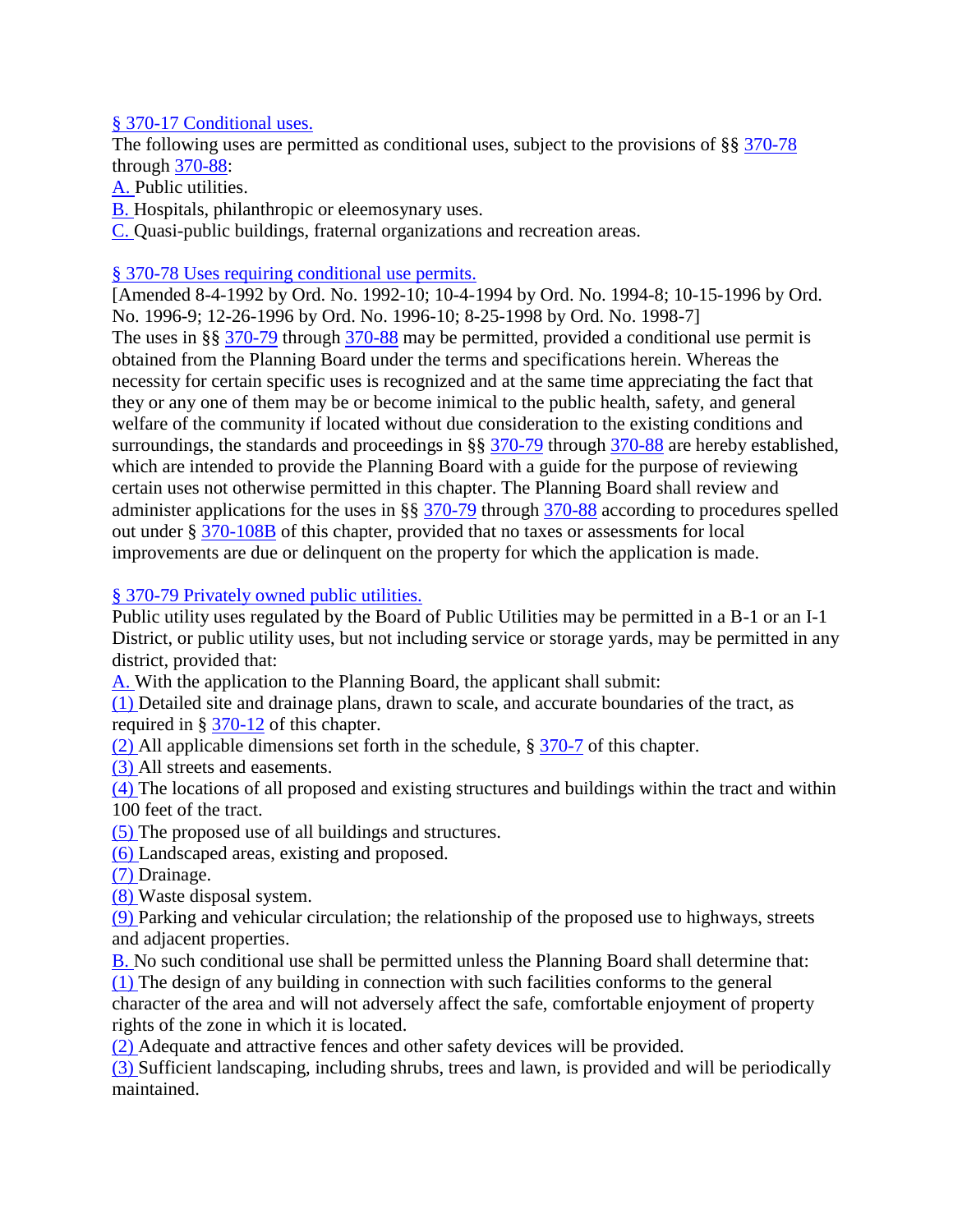[\(4\)](https://www.ecode360.com/15569746#15569746) Adequate off-street parking will be provided.

[\(5\)](https://www.ecode360.com/15569747#15569747) All of the area, yard and building coverage requirements of the respective zone will be met.

### § [370-80 Hospitals and philanthropic or eleemosynary uses.](https://www.ecode360.com/15569730#15569748)

Hospitals and philanthropic or eleemosynary structures, except correctional institutions, may be permitted in any residential district, provided the following standards are observed: [A.](https://www.ecode360.com/15569749#15569749) A set of plans, specifications and plot plans and a statement setting forth full particulars on the operation of the structure or use is filed with the Planning Board by the applicant. [B.](https://www.ecode360.com/15569750#15569750) The Planning Board finds that any parcel upon which the use is proposed contains at least five areas of land; that no structure will be erected nearer than 75 feet to any street line, nor nearer than 30 feet to any property line; that buildings will not occupy more than 25% of the lot area; that the building height will not exceed 35 feet unless the plans are certified by an architect licensed in New Jersey as meeting the requirements for a fireproof building as set forth in the Uniform Construction Code and Fire Subcode; the maximum building height may be increased to 60 feet if such construction is proposed and certified by the architect and the Township's Fire Marshal; that all other requirements as set forth in this chapter for the zone in which it is to be located are observed; that such use will in no way be detrimental to the surrounding property values; and that the structure or use proposed will serve a useful purpose to the general welfare of the Township.

## § [370-81 Quasi-public buildings, fraternal organizations and recreation areas.](https://www.ecode360.com/15569730#15569751)

Quasi-public buildings and recreation areas and facilities, including clubhouses, parks, playgrounds, public swimming pools, private swimming clubs, tennis courts, and other such activities, operated by nonprofit membership organizations may be permitted in any residential district, provided the following standards are observed:

[A.](https://www.ecode360.com/15569752#15569752) A set of architectural plans, specifications and plot plans; a statement setting forth full particulars on the operation of the use; and, where applicable, a complete list of proposed charter membership, including names and resident addresses, shall be requested to be filed with the Planning Board.

[B.](https://www.ecode360.com/15569753#15569753) It is ascertained by the Planning Board that the proposed use is a bona fide nonprofit organization operated solely for the recreation and enjoyment of the members of the organization.

[C.](https://www.ecode360.com/15569754#15569754) It is ascertained by the Planning Board that the proposed use in the proposed location will not adversely affect the safe and comfortable enjoyment of property rights and otherwise adversely affect the value of adjacent properties; that the design of any structures erected in connection with such use are in keeping with the general character of the residential area; and that sufficient landscaping, including trees, shrubs, and lawn, are provided to serve as a buffer between the use and adjoining residential properties and to ensure an attractive appearance for the use.

[D.](https://www.ecode360.com/15569755#15569755) The property proposed to be occupied by such use shall have a minimum lot area of 15,000 square feet, a minimum road frontage of 100 feet, and a maximum lot coverage of 50%. [E.](https://www.ecode360.com/15569756#15569756) No building, structure, or active recreational facilities shall be located within 20 feet of an adjacent residential lot.

[F.](https://www.ecode360.com/15569757#15569757) Parking shall be provided as required in § [370-76C](https://www.ecode360.com/15569716#15569716) of this chapter.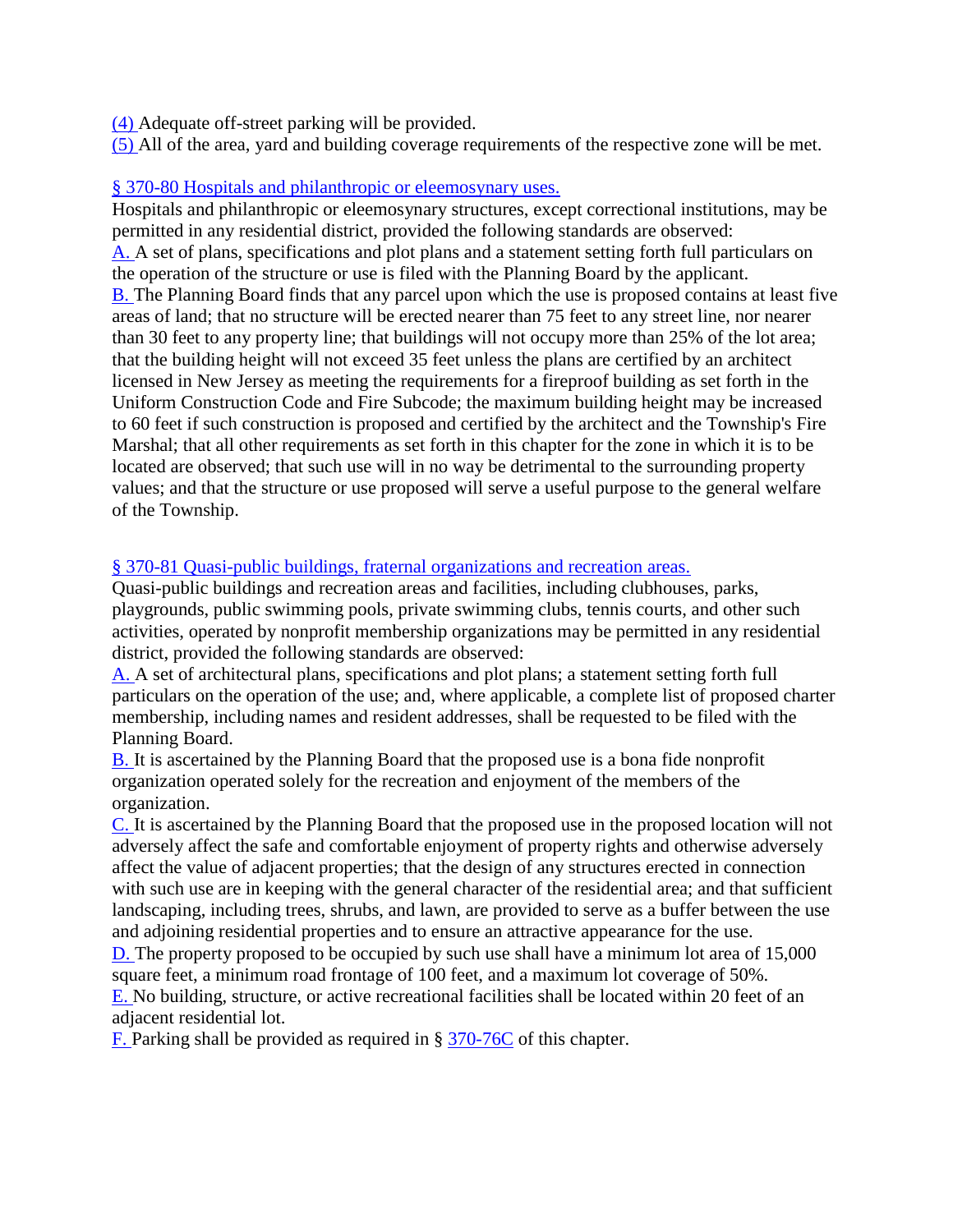§ [370-82 Commercial parking and storage areas.](https://www.ecode360.com/15569730#15569758) 

Commercial parking and storage areas may be provided in the B-1 Primary Business District and in the I-1 Restricted Industrial District, provided that:

[A.](https://www.ecode360.com/15569759#15569759) With the application to the Planning Board, the applicant shall submit:

[\(1\)](https://www.ecode360.com/15569760#15569760) Detailed site and drainage plans, drawn to scale, and accurate boundaries of the tract.

[\(2\)](https://www.ecode360.com/15569761#15569761) All applicable dimensions set forth in the schedule, § [370-7](https://www.ecode360.com/15569086#15569086) of this chapter.

[\(3\)](https://www.ecode360.com/15569762#15569762) All streets and easements.

[\(4\)](https://www.ecode360.com/15569763#15569763) Parking and vehicular circulation; the relationship of the proposed use to highways, streets and adjacent properties.

[\(5\)](https://www.ecode360.com/15569764#15569764) Landscaped areas, existing and proposed.

[\(6\)](https://www.ecode360.com/15569765#15569765) Drainage.

[\(7\)](https://www.ecode360.com/15569766#15569766) The location of existing or proposed structures within the tract and within 100 feet of the tract.

[B.](https://www.ecode360.com/15569767#15569767) No such conditional use shall be permitted unless the Planning Board shall determine that: [\(1\)](https://www.ecode360.com/15569768#15569768) The proposed use in a specific location is necessary and convenient for the efficient parking and storage of vehicles, trucks, boats and nonmotorized trailers and will in no way detract from the character of the neighborhood or area in which the use is to be located.

[\(2\)](https://www.ecode360.com/15569769#15569769) Adequate and attractive fences and other safety devices will be provided. All fences shall comply with the provisions of Chapter [155,](https://www.ecode360.com/15603308#15603308) Fences, of the Code of the Township of Willingboro and the Willingboro Township Fence Construction Code[.\[1\]](https://www.ecode360.com/15569730#ft15569769-1)

[\[1\]](https://www.ecode360.com/15569730#ref15569769-1) Editor's Note: The Fence Construction Code is on file in the Construction Office.

[\(3\)](https://www.ecode360.com/15569770#15569770) Sufficient landscaping, including trees and shrubs, will be provided and periodically maintained.

[\(4\)](https://www.ecode360.com/15569771#15569771) The parking and storage area or areas will be provided with either a gravel, crushed stone or all-weather pavement and suitable night lighting facilities shielded from view from adjoining streets and residential areas.

[\(5\)](https://www.ecode360.com/15569772#15569772) Parking and storage of all vehicles, trucks, boats and nonmotorized trailers will be limited to those licensed or registered and in good repair.

[\(6\)](https://www.ecode360.com/15569773#15569773) The minimum lot area for a commercial parking or storage area shall be two acres.

[\(7\)](https://www.ecode360.com/15569774#15569774) No driveway shall open onto a public street or road within 150 feet of an intersection of such street or road with another public street or road. In determining the suitability of proposed or existing driveways upon the site, the Board shall consider such factors as grade and site clearance; the number and pattern of driveways; the number, location and design of ingress and egress points; the volume of traffic which may be anticipated on the site and adjoining roads; and the condition and width of pavement of adjoining roads.

§ [370-83 Motor vehicle service and gasoline stations.](https://www.ecode360.com/15569730#15569775) 

Motor vehicle service and gasoline stations may be permitted in the B-1, B-2 and B-3 Districts, provided that:

[A.](https://www.ecode360.com/15569776#15569776) With the application to the Planning Board, the applicant shall submit:

[\(1\)](https://www.ecode360.com/15569777#15569777) In addition to the information required in the site plan as spelled out in  $\S$  [205-36,](https://www.ecode360.com/15567869#15567869) the site plan shall also show the number and location of fuel tanks to be installed, the dimensions and capacity of each storage tank, the depths the tanks will be placed below the ground, the number and location of pumps to be installed, the type of structure and accessory buildings to be constructed, and the number of automobiles which are to be garaged.

[\(2\)](https://www.ecode360.com/15569778#15569778) All applicable dimensions set forth in the schedule in this chapter.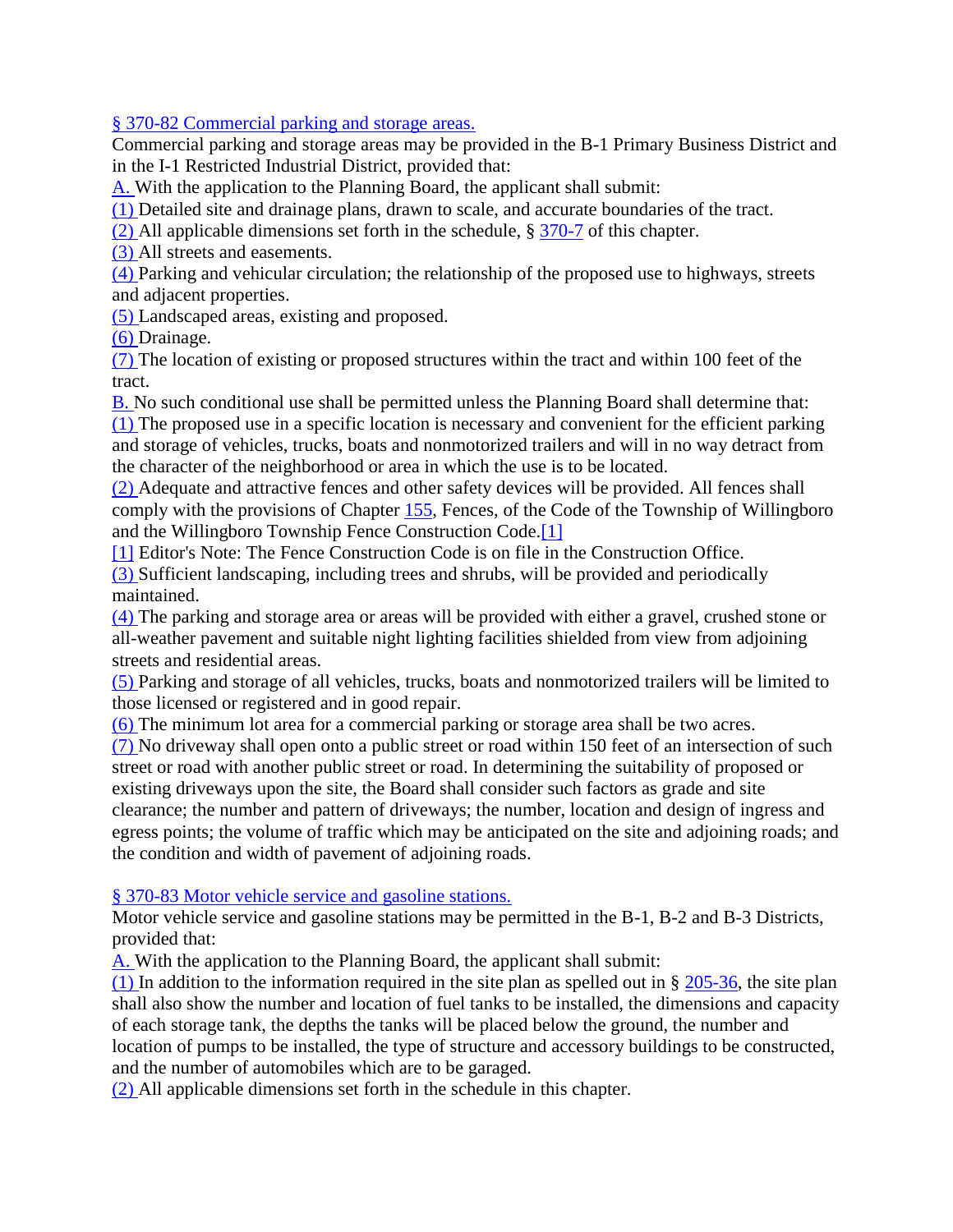[\(3\)](https://www.ecode360.com/15569779#15569779) All streets and easements.

[\(4\)](https://www.ecode360.com/15569780#15569780) The locations of all proposed and existing structures within the tract and within 100 feet of the tract.

[\(5\)](https://www.ecode360.com/15569781#15569781) The proposed use of all buildings and structures.

[\(6\)](https://www.ecode360.com/15569782#15569782) Landscaped areas, existing and proposed.

[\(7\)](https://www.ecode360.com/15569783#15569783) Drainage.

[\(8\)](https://www.ecode360.com/15569784#15569784) Waste disposal system.

[\(9\)](https://www.ecode360.com/15569785#15569785) Parking and vehicular circulation; the relationship of the proposed use to highways, streets and adjacent properties.

[B.](https://www.ecode360.com/15569786#15569786) No such conditional use shall be permitted unless the Planning Board shall determine that: [\(1\)](https://www.ecode360.com/15569787#15569787) The design of any building in connection with such facilities conforms to the general character of the area and will not adversely affect the safe, comfortable enjoyment of property rights of the zone in which it is located.

[\(2\)](https://www.ecode360.com/15569788#15569788) Adequate and attractive fences and other safety devices will be provided.

[\(3\)](https://www.ecode360.com/15569789#15569789) Sufficient landscaping, including shrubs, trees and lawn, is provided and will be periodically maintained.

[\(4\)](https://www.ecode360.com/15569790#15569790) Adequate off-street parking will be provided.

[\(5\)](https://www.ecode360.com/15569791#15569791) All of the area, yard and building coverage requirements of the respective zone will be met.

[\(6\)](https://www.ecode360.com/15569792#15569792) The proposed use in a specific location is in the public interest and will in no way detract from the character of the neighborhood, which shall not be limited to the zoning district within which the tract exists.

[C.](https://www.ecode360.com/15569793#15569793) The following standards shall apply to any such conditional uses:

[\(1\)](https://www.ecode360.com/15569794#15569794) The entire area of the site traveled by motor vehicles shall be hard-surfaced.

[\(2\)](https://www.ecode360.com/15569795#15569795) Any repair of motor vehicles shall be performed in a fully enclosed building. No motor vehicle parts or partially dismantled motor vehicles shall be stored outside of an enclosed building.

[\(3\)](https://www.ecode360.com/15569796#15569796) No vehicles shall be permitted to be standing or parked on the premises of a motor vehicle service station other than those used by the employees in the direct or indirect operation of the establishment and those being serviced therein, provided that such vehicles do not remain standing for more than 30 days.

[\(4\)](https://www.ecode360.com/15569797#15569797) Accessory goods for sale may be displayed on the pump island. The outdoor display of oil cans or antifreeze and similar products may be displayed on the respective island if provided for in a suitable stand or rack.

[\(5\)](https://www.ecode360.com/15569798#15569798) Parking facilities shall be provided in the ratio of one parking space for every 100 square feet of floor area in the principal building.

[\(6\)](https://www.ecode360.com/15569799#15569799) Where parking areas abut a residential area, they shall be screened by a buffer area not less than 10 feet in width composed of densely planted evergreen shrubbery and solid fencing as specified in § [370-74,](https://www.ecode360.com/15569662#15569662) which, in the opinion of the Planning Board, will be adequate to prevent the transmission of headlight glare across the zone boundary line. Such buffer screen shall have a minimum height of six feet above finished grade at the highest point in the parking area. The materials used shall be in keeping with the character of the adjacent residential area.

[\(7\)](https://www.ecode360.com/15569800#15569800) All fuel pumps shall be located at least 20 feet from any street or property line and shall be attendant operated.

[\(8\)](https://www.ecode360.com/15569801#15569801) Motor vehicle service and gasoline stations may display for sale or rental any motor vehicle or utility trailer or van, provided that specific application to the Planning Board is made therefor, which shall show an adequate parking and circulation plan for such use.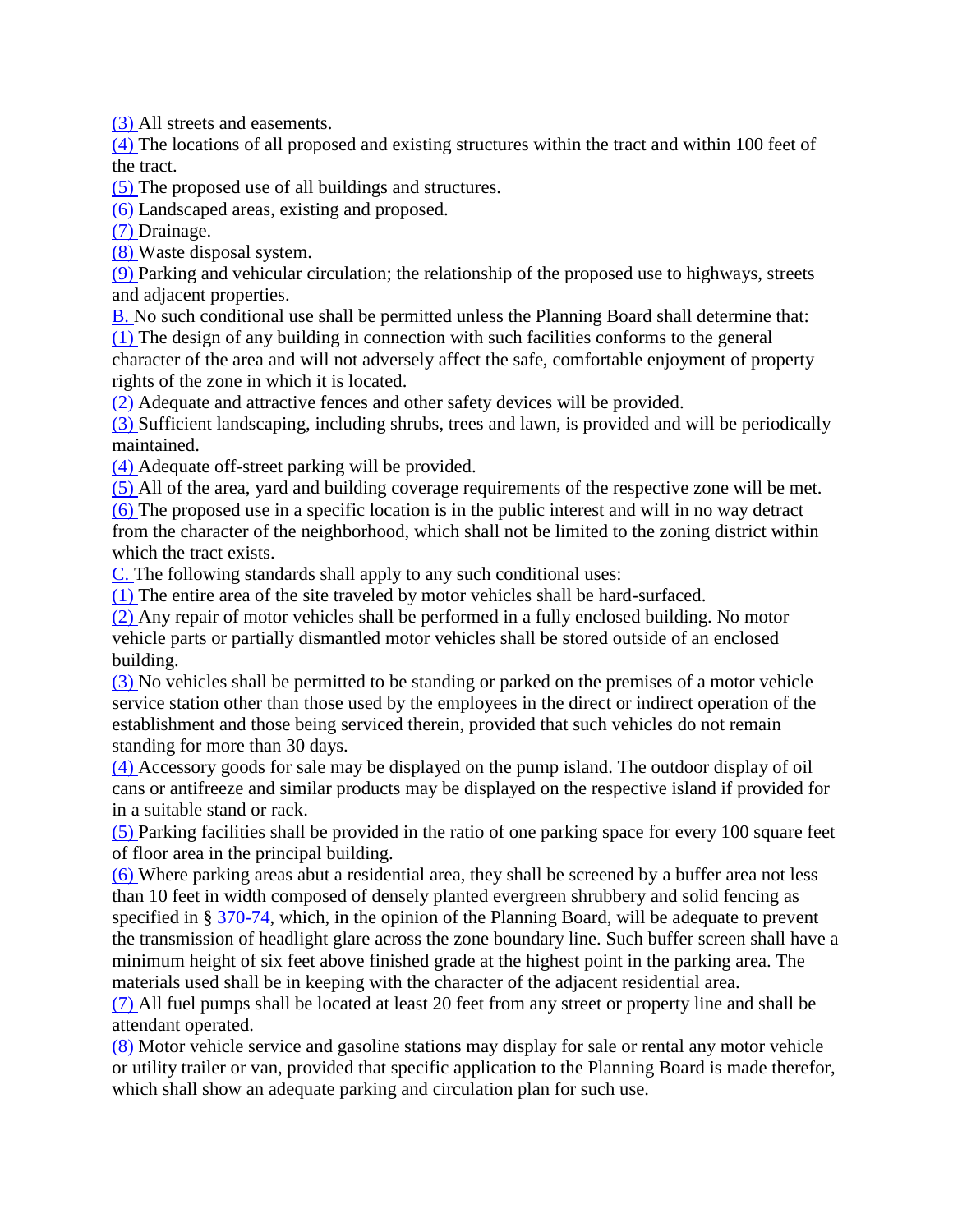[\(9\)](https://www.ecode360.com/15569802#15569802) Motor vehicle service and gasoline stations located in the B-2 Zone shall comply with lot, area and width requirements of the B-3 Tertiary Business Zone.

[\(10\)](https://www.ecode360.com/15569803#15569803) No motor vehicle service and gasoline station shall be located within 500 feet of any public entrance to a church, school, library, charitable institution, hospital, or place of public assembly. Such distance shall be measured in a straight line from the public entrance to the nearest structure on the lot occupied by the motor vehicle service and gasoline station.

[\(11\)](https://www.ecode360.com/15569804#15569804) No more than two service stations shall be located at each Planned Neighborhood Business District.

### § [370-84 Professional offices.](https://www.ecode360.com/15569730#15569805)

Professional offices, as defined in §  $370-14E$ , for more than one, but no more than two, professional persons shall be permitted, provided that the following standards are observed: [A.](https://www.ecode360.com/15569806#15569806) A full set of plans and specifications for the structure and site plan is filed with the Planning Board by the applicant.

[B.](https://www.ecode360.com/15569807#15569807) It is ascertained by the Planning Board that the proposed use in the proposed location will not adversely affect the safe and comfortable enjoyment of property rights or otherwise adversely affect the value of adjacent properties.

[C.](https://www.ecode360.com/15569808#15569808) Parking shall be provided to supply at least two parking spaces for each professional person and employee as measured during that period of the day when the largest number of employees are on duty. Parking spaces shall only include those approved on site and those which shall abut at the curb and subject property, where vehicles may lawfully park. However, for good cause shown, the Planning Board may permit fewer parking spaces.

[D.](https://www.ecode360.com/15569809#15569809) Sufficient landscaping, including trees and shrubs, will be provided and periodically maintained, particularly but not limited to screening of off-street parking.

§ [370-85 Churches, synagogues or other places of worship.](https://www.ecode360.com/15569730#15569810) 

Churches, synagogues, or other places of worship are specifically prohibited in the B-1 Zoning District from the Willingboro Township-Burlington Township line south to the intersection of Rose Street and U.S. Route 130. That area is designated for business and commercial development and those uses specifically permitted in the B-1 Zoning District. Churches, synagogues, or other places of worship may be permitted in any residential district and in the B-1 District south of Rose Street, provided the following standards are strictly observed: [A.](https://www.ecode360.com/15569811#15569811) Site plan approval shall be obtained from the Planning Board, which shall establish the

setback requirements appropriate for the use, after considering the standards of the zoning district and the use of any adjacent properties.

[B.](https://www.ecode360.com/15569812#15569812) A set of architectural elevations and floor plans shall be filed with the Planning Board. [C.](https://www.ecode360.com/15569813#15569813) It is determined by the Planning Board that the proposed use in the proposed location will not substantially adversely affect the safe and comfortable enjoyment of property and the value of adjacent properties; that the design of any structures erected in connection with the use are in keeping with the general character of the zoning district; and that sufficient landscaping, including trees, shrubs, and lawn, is provided to serve as a buffer between the use and any adjoining residential properties and to ensure an attractive appearance for the use.

[D.](https://www.ecode360.com/15569814#15569814) No building, structure, or facility shall be located within 20 feet of an adjacent residential lot. [E.](https://www.ecode360.com/15569815#15569815) Parking shall be provided as required in § [370-76C](https://www.ecode360.com/15569716#15569716) of this chapter.

[F.](https://www.ecode360.com/15569816#15569816) The following area and yard requirements shall be applicable, except that the Planning Board may, in particular cases and for good cause, permit a reduction of not more than 20% in the lot frontage, lot width, lot depth, side yard, front yard and rear yard requirements: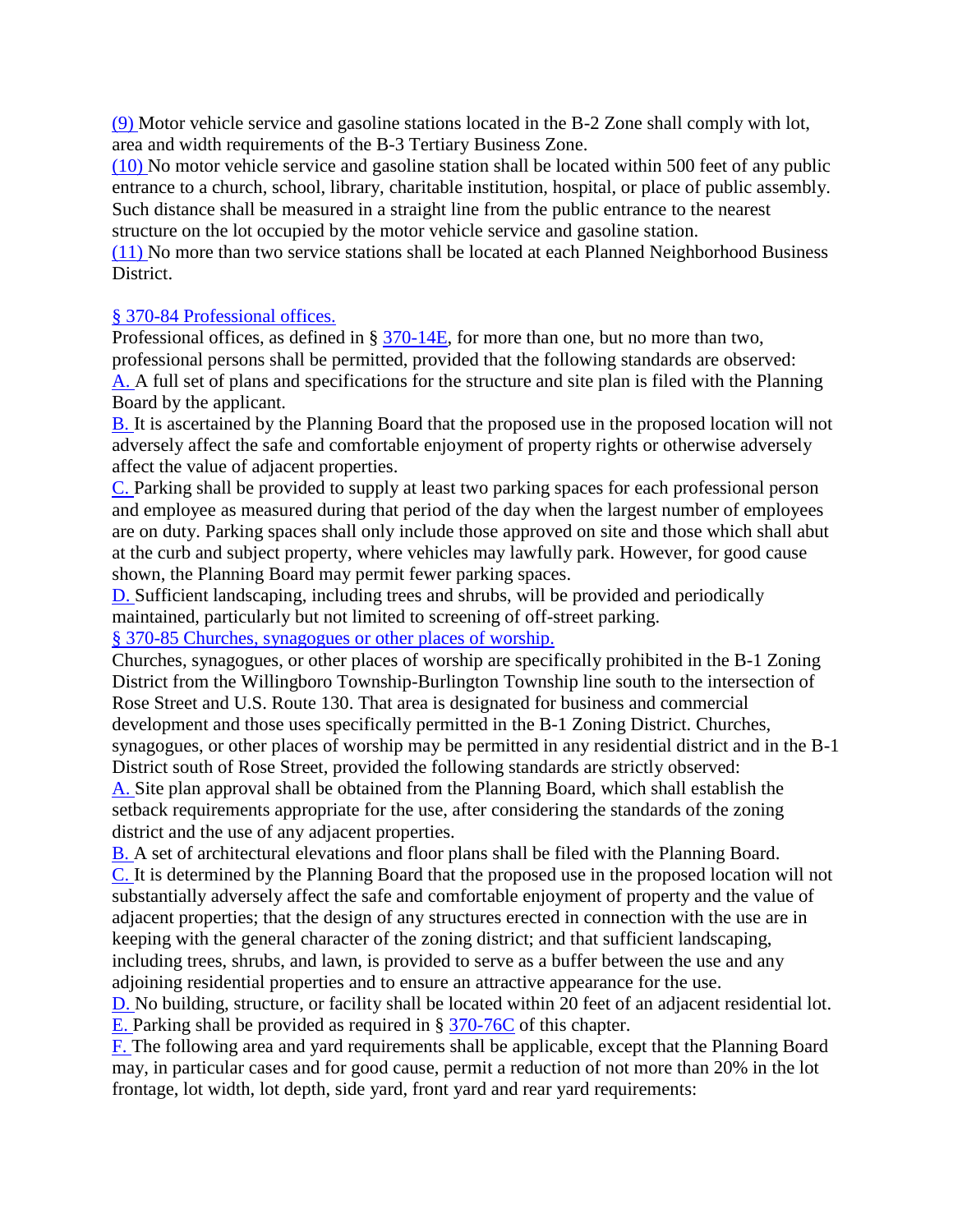### **Principal Building Minimum Churches**

| Lot area                          | 3 acres                             |
|-----------------------------------|-------------------------------------|
| Lot frontage                      | 200 feet                            |
| Lot width                         | 200 feet                            |
| Lot depth                         | 300 feet                            |
| Side yard                         | One: 75 feet<br>Aggregate: 150 feet |
| Front yard                        | 75 feet                             |
| Rear yard                         | 75 feet                             |
| <b>Accessory Building Minimum</b> |                                     |
| Distance to sideline              | 25 feet                             |
| Distance to rear line             | 25 feet                             |
| Distance to other building        | 50 feet                             |
| Maximum floor area ratio          | 0.30                                |

### § [370-86 Seasonal outdoor sales.](https://www.ecode360.com/15569730#15569817)

[A.](https://www.ecode360.com/15569818#15569818) Outdoor seasonal sales licensed under the provisions of Chapter [285,](https://www.ecode360.com/15609306#15609306) Seasonal Outdoor Sales, of the Code of the Township of Willingboro shall be permitted in the B-1 and B-2 Zones. [B.](https://www.ecode360.com/15569819#15569819) Outdoor seasonal sales licensed under the provisions of Chapter [285,](https://www.ecode360.com/15609306#15609306) Seasonal Outdoor Sales, of the Code of the Township of Willingboro shall be permitted by nonprofit emergency, charitable or religious organizations in parking lots of property owned or controlled by those nonprofit organizations in any zone.

§ [370-87 Senior citizen housing. S](https://www.ecode360.com/15569730#15569820)enior citizen housing shall be permitted in the B-1 Primary Business Zone only, provided that the following standards are observed:

[A.](https://www.ecode360.com/15569821#15569821) Site plan approval shall be obtained from the Planning Board, which shall establish the setback requirements appropriate for the use, after considering the standards of the zoning district and the use of any adjacent properties.

[B.](https://www.ecode360.com/15569822#15569822) A full set of plans and specifications for the structure, including an architectural rendering and elevations, are filed with the Planning Board by the applicant for consideration as part of the site plan review.

[C.](https://www.ecode360.com/15569823#15569823) No site for a senior citizen housing development shall contain less than three acres, which the Township Council determines to be the minimum area required to adequately provide for a senior citizen housing project and the related facilities, parking and appropriate buffering and landscaping.

[D.](https://www.ecode360.com/15569824#15569824) The maximum residential density shall not exceed 30 units per acre, including units for the manager or administrator.

[E.](https://www.ecode360.com/15569825#15569825) The minimum age for residents (except for the manager or administrator) shall be 62 years or older.

[F.](https://www.ecode360.com/15569826#15569826) Buildings shall not exceed five stories in height.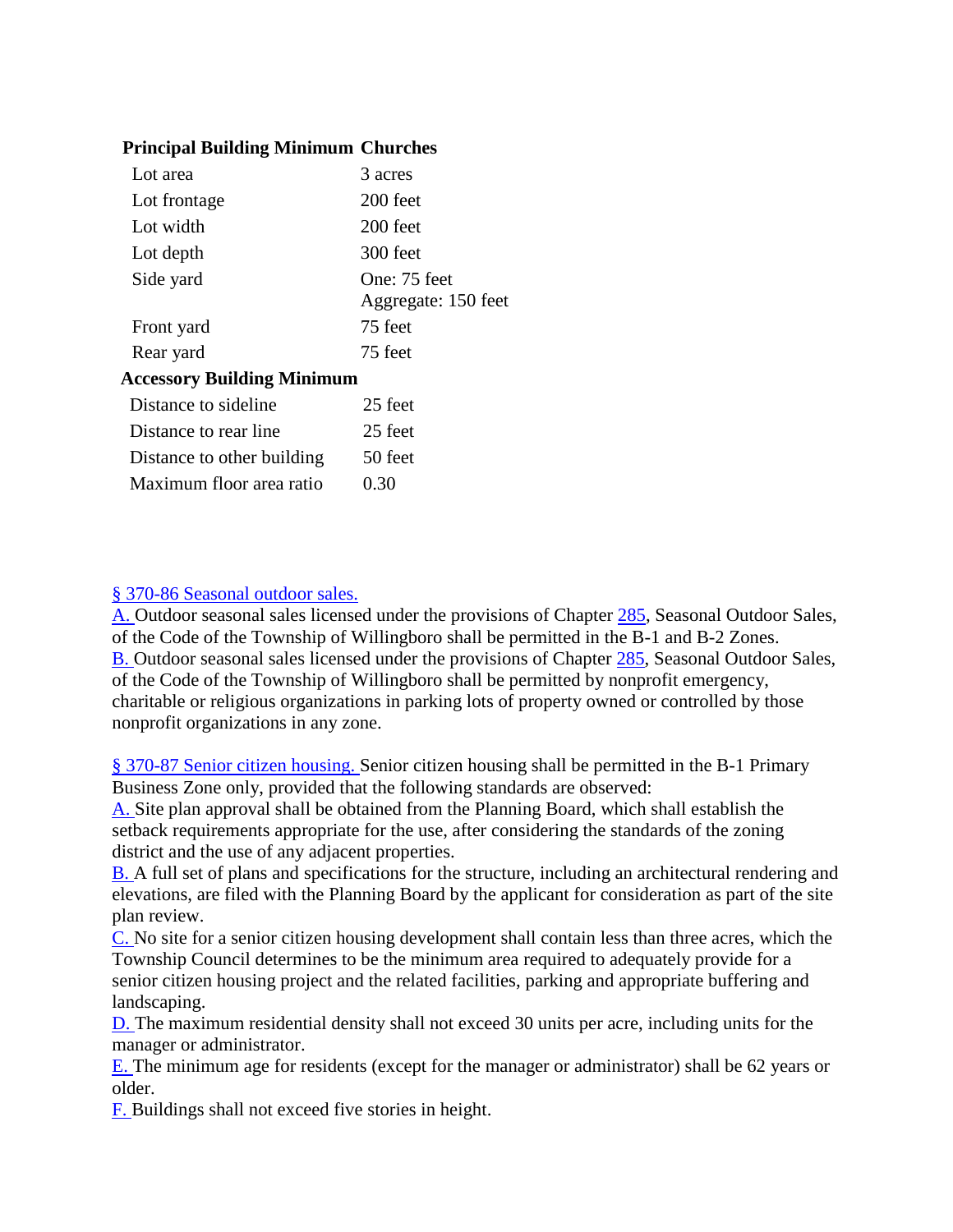[G.](https://www.ecode360.com/15569827#15569827) Noise and visual buffering shall be provided with any highway or secondary arterial roadway; further, there shall be buffering to minimize the impact on surrounding residential neighborhoods or commercial uses; all buffers shall be 50 feet in width, with berming and appropriate landscaping.

[H.](https://www.ecode360.com/15569828#15569828) Outside living space shall be provided for the residents, such as, but not limited to, patio areas, gardens and outside sitting areas.

[I.](https://www.ecode360.com/15569829#15569829) Any proposed senior citizen housing shall be privately owned and financed, paying normal taxes or payments in lieu of taxes pursuant to an agreement approved by the Township Council. [J.](https://www.ecode360.com/15569830#15569830) Security measures shall be required for overnight automobile parking of residents.

[K.](https://www.ecode360.com/15569831#15569831) There shall be a dropoff for the residents at the front of the housing facility, which will also be capable of use by emergency vehicles and buses.

[L.](https://www.ecode360.com/15569832#15569832) There shall be suitable landscaping provided to enhance the quality of the site for the residents of the development.

[M.](https://www.ecode360.com/15569833#15569833) There shall be no more than two such senior citizen housing developments, totaling a maximum of 300 units in both projects, permitted as conditional uses. Once two such senior citizen housing developments have received preliminary site plan approval with conditional use permits, no further such developments shall be approved as permitted or conditional uses.

[N.](https://www.ecode360.com/15569834#15569834) The Planning Board has determined that the site plan provides for adequate off-street parking for the residents and visitors, which shall be not less than 1/2 space per unit.

## § [370-88 Child-care centers.](https://www.ecode360.com/15569730#15569835)

[A.](https://www.ecode360.com/15569836#15569836) Findings and policy.

[\(1\)](https://www.ecode360.com/15569837#15569837) Recognizing the need for reasonable child-care opportunities within the Township of Willingboro and due to the expanding nature of regulated child-care facilities, child-care centers shall be classified in two categories: commercial child-care centers and accessory child-care centers.

[\(2\)](https://www.ecode360.com/15569838#15569838) All child-care centers shall require a site plan review.

[B.](https://www.ecode360.com/15569839#15569839) Standards for commercial child-care centers.

[\(1\)](https://www.ecode360.com/15569840#15569840) Commercial child-care centers shall be permitted on one-and-one-half-acre or greater lots.

[\(2\)](https://www.ecode360.com/15569841#15569841) Off-street parking shall be provided in accordance with the site plan approved by the Board. [\(3\)](https://www.ecode360.com/15569842#15569842) An off-street dropoff area, 10 feet by 40 feet, shall be provided. The location of the dropoff area shall be determined by the Board.

[\(4\)](https://www.ecode360.com/15569843#15569843) The outdoor play space may not be divided into more than two play areas of equal size, unless distinct, designated areas are designed for separate age groups. All outdoor play areas shall have two means of ingress and egress. One should be secured for emergency access only.

[\(5\)](https://www.ecode360.com/15569844#15569844) Outdoor play space shall be fenced with a six-foot-high fence, located at least two feet within the property line. The fence shall be landscaped along the outside face as directed by the Board. All parking shall be screened from the outdoor play area.

[\(6\)](https://www.ecode360.com/15569845#15569845) For sanitary and safety reasons, no animal enclosures, i.e., dog runs, rabbit hutches, etc., shall be located directly within the outdoor play area.

[\(7\)](https://www.ecode360.com/15569846#15569846) All outdoor play areas, parking and walkways shall be adequately lighted.

[\(8\)](https://www.ecode360.com/15569847#15569847) Sand shall not be used as a play surface, except within a sandbox.

[C.](https://www.ecode360.com/15569848#15569848) Standards for accessory child-care centers.